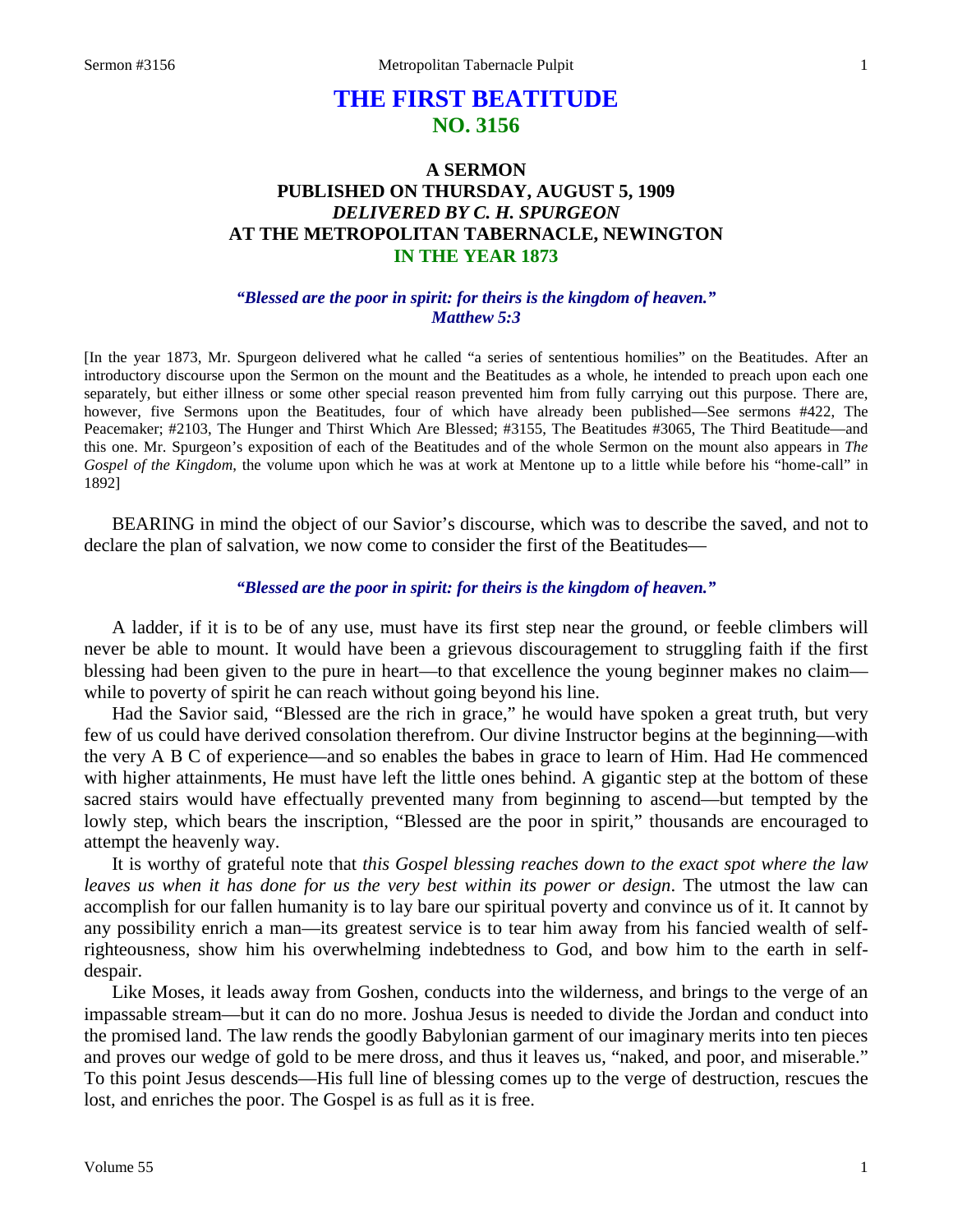This first Beatitude, though thus placed at a suitably low point, where it may be reached by those who are in the earliest stages of grace. is however none the less rich in blessing. The same word is used in the same sense at the beginning as at the end of the chain of Beatitudes—the poor in spirit are as truly and emphatically blessed as the meek or the peacemakers. No hint is given as to lower degree or inferior measure, but on the contrary, the very highest benison, which is used in the tenth verse as the gathering up of all the seven Beatitudes, is ascribed to the first and lowest order of the blessed, "theirs is the kingdom of heaven."

What more is said even of the co-heirs with prophets and martyrs? What more indeed could be said than this? The poor in spirit are lifted from the dunghill and set, not among hired servants in the field, but among princes in the kingdom. Blessed is that soul-poverty of which the Lord Himself utters such good things. He sets much store by that which the world holds in small esteem, for His judgment is the reverse of the foolish verdict of the proud.

As Watson well observes, "How poor are they that think themselves rich! How rich are they that see themselves to be poor! I call it *the jewel of poverty*. There are some paradoxes in religion which the world cannot understand—for a man to become a fool that he may be wise, to save his life by losing it, and to be made rich by being poor. Yet this poverty is to be strived for more than riches—under these rags is hid cloth of gold and out of this carcass comes honey."

The cause for placing this Beatitude first is found in the fact that *it is first as a matter of experience.* It is essential to the succeeding characters, underlies each one of them, and is the soil in which alone they can be produced. No man ever mourns before God until he is poor in spirit, neither does he become meek towards others till he has humble views of himself. Hungering and thirsting after righteousness are not possible to those who have high views of their own excellence, and mercy to those who offend is a grace too difficult for those who are unconscious of their own spiritual need.

Poverty in spirit is the porch of the temple of blessedness. As a wise man never thinks of building up the walls of his house till he has first dug out the foundation, so no person skillful in divine things will hope to see any of the higher virtues where poverty of spirit is absent. Till we are emptied of self we cannot be filled with God. Stripping must be worked upon us before we can be clothed with the righteousness which is from heaven.

Christ is never precious till we are poor in spirit—we must see our own wants before we can perceive His wealth. Pride blinds the eyes, and sincere humility must open them, or the beauties of Jesus will be forever hidden from us. The strait gate is not wide enough to allow that man to enter who is great in his own esteem. It is easier for a camel to go through the eye of a needle than for a man conceited of his own spiritual riches to enter into the kingdom of heaven.

Hence it is clear that the character described in connection with the first Beatitude is essential to the production of those which follow—and unless a man possesses it, he may look in vain for favor at the hands of the Lord. The proud are cursed, their pride alone secures them the curse, and shuts them out from divine regard. "The proud he knoweth afar off." The lowly in heart are blessed, for to them and to their prayers JEHOVAH ever has a tender regard.

It is worthy of double mention that *this first blessing is given rather to the absence than to the presence of praiseworthy qualities*—it is a blessing, not upon the man who is distinguished for this virtue or remarkable for that excellence—but upon him whose chief characteristic is that he confesses his own sad deficiencies. This is intentional, in order that grace may be all the more manifestly seen to be grace indeed, casting its eye first, not upon purity, but upon poverty. Not upon shewers of mercy, but upon needers of mercy. Not upon those who are called the children of God, but upon those who cry, "We are not worthy to be called thy sons."

God wants nothing of us except our wants, and these furnish Him with room to display His bounty when He supplies them freely. It is from the worse and not from the better side of fallen man that the Lord wins glory for Himself. Not what I have, but what I have not, is the first point of contact between my soul and God.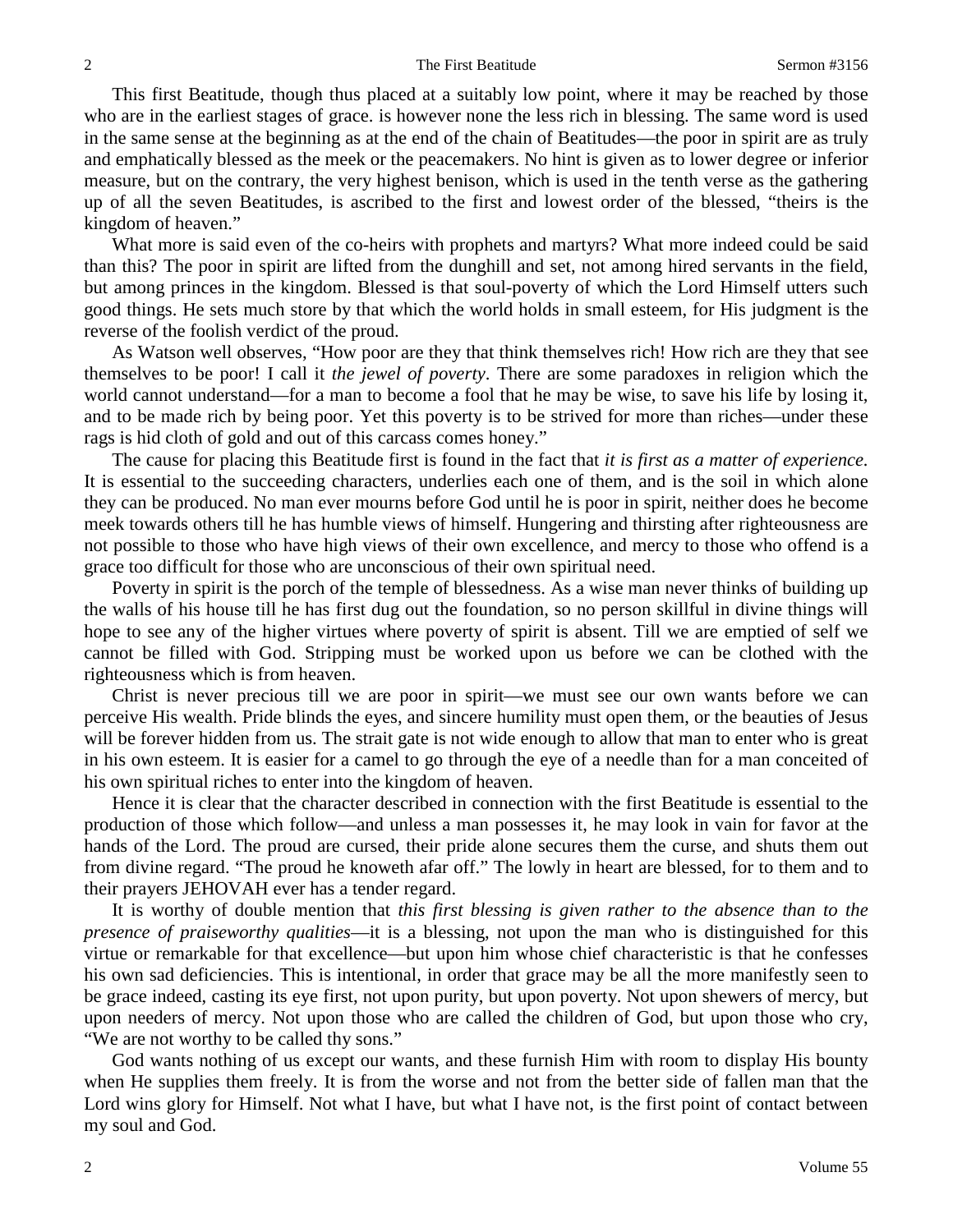#### Sermon #3156 The First Beatitude 3

The good may bring their goodness, but He declares that "there is none righteous, no, not one." The pious may offer their ceremonies, but He takes no delight in all their oblations. The wise may present their inventions, but He counts their wisdom to be folly. But when the poor in spirit come to Him with their utter destitution and distress, He accepts them at once. Yea, He bows the heavens to bless them and opens the storehouses of the covenant to satisfy them. As the surgeon seeks for the sick and as the almsgiver looks after the poor, even so the Savior seeks out such as need Him—and upon them He exercises His divine office. Let every needy sinner drink comfort from this well.

Nor ought we to forget that this lowest note upon the octave of Beatitude, *this keynote of the whole music gives forth a certain sound as to the spirituality of the Christian dispensation.* Its first blessing is allotted to a characteristic, not of the outer, but of the inner man—to a state of soul and not to a posture of body—to the poor in spirit and not to the exact in ritual.

That word *spirit* is one of the watchwords of the Gospel dispensation. Garments, genuflections, rituals, oblations, and the like are ignored—the Lord's eye of favor rests only upon hearts broken and spirits humbled before Him. Even mental endowments are left in the cold shade and the spirit is made to lead the van—the soul, the true man, is regarded and all beside left as of comparatively little worth.

This teaches us to mind, above all things, those matters which concern our spirits. We must not be satisfied with external religion. If, in any ordinance, our spirit does not come into contact with the great Father of spirits, we must not rest satisfied. Everything about our religion which is not heart-work must be unsatisfactory to us. As men cannot live upon the chaff and the bran, but need the flour of the wheat, so do we need something more than the form of godliness and the letter of truth—we require the secret meaning, the ingrafting of the Word into our spirit, the bringing of the truth of God into our inmost soul—all short of this is short of the blessing.

The highest grade of outward religiousness is unblest, but the very lowest form of spiritual grace is endowed with the kingdom of heaven. Better to be spiritual, even though our highest attainment is to be poor in spirit, than to remain carnal, even though in that carnality we should vaunt of perfection in the flesh.

The least in grace is higher than the greatest in nature. Poverty of spirit in the publican was better than fullness of external excellence in the Pharisee. As the weakest and poorest man is nobler than the strongest of all the beasts of the field, so is the meanest spiritual man more precious in the sight of the Lord than the most eminent of the self-sufficient children of men. The smallest diamond is worth more than the largest pebble, the lowest degree of grace excels the loftiest attainment of nature.

What do you say to this, beloved friend? Are you spiritual? At least, are you enough so to be poor in spirit? Does there exist for you a spiritual realm, or are you locked up in the narrow region of things seen and heard? If the Holy Spirit has broken a door for you into the spiritual and unseen, then you are blessed, even though your only perception as yet is the painful discovery that you are poor in spirit. Jesus on the mount blesses you, and blessed you are.

Drawing still nearer to our text, we observe, first, that THE PERSON DESCRIBED HAS DISCOVERED A FACT—he has ascertained his own spiritual poverty. And secondly, BY A FACT HE IS COMFORTED—for he possesses "the kingdom of heaven."

**I.** *The fact which he has ascertained is an old truth*, for the man always was spiritually poor. From his birth he was a pauper and at his best estate he is only a mendicant. "Naked, and poor, and miserable" is a fair summary of man's condition by nature. He lies covered with sores at the gates of mercy, having nothing of his own but sin, unable to dig and unwilling to beg—and therefore perishing in a penury of the direst kind*.* 

*This truth is also universal*, for all men are by nature thus poor. In a clan, or a family, there will usually be at least one person of substance, and in the poorest nation there will be some few possessors of wealth. But alas for our humanity! its whole store of excellence is spent and its riches are utterly gone. Among us all there remains no remnant of good. The oil is spent from the cruse and the meal is exhausted from the barrel, and a famine is upon us, direr than that which desolated Samaria of old. We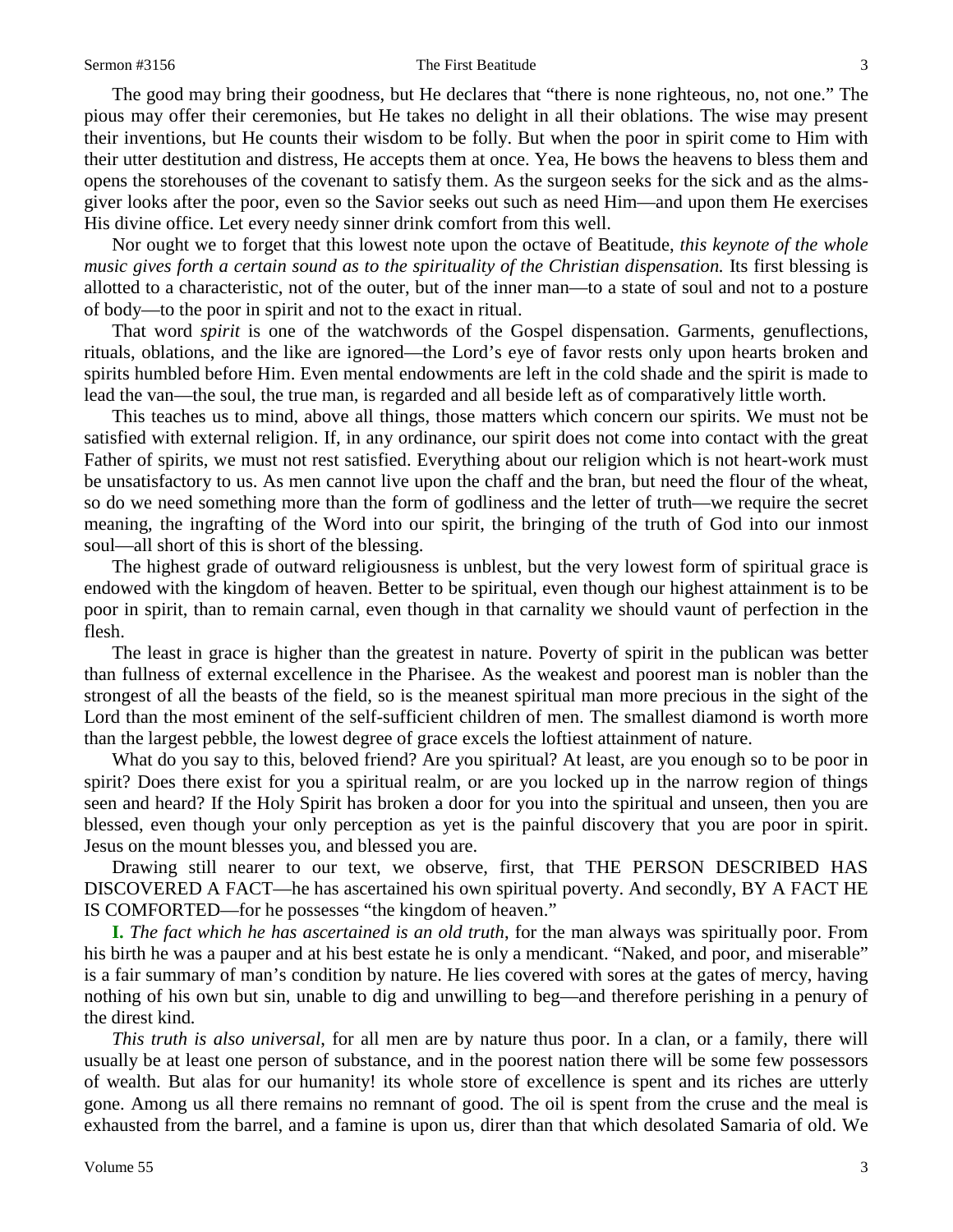owe ten thousand talents and have nothing wherewith to pay—even so much as a single penny of goodness we cannot find in all the treasuries of the nations.

*This fact is deeply humiliating.* A man may have no money and yet it may involve no fault, and therefore no shame. But our estate of poverty has this sting in it—it is moral and spiritual—and sinks us in blame and sin. To be poor in holiness, truth, faith, and love to God is disgraceful to us. Often does the poor man hide his face as one greatly ashamed, far more cause have we to do so who have spent our living riotously, wasted our Father's substance, and brought ourselves to want and dishonor.

Descriptions of our state which describe us as miserable are not complete unless they also declare us to be guilty. True, we are objects of pity, but much more of censure. A poor man may be none the less worthy of esteem because of the meanness of his apparel and the scantiness of his provision, but spiritual poverty means fault, blameworthiness, shame, and sin. He who is poor in spirit is therefore a humbled man and is on the way to be numbered with those that mourn, of whom the second benediction says that "they shall be comforted."

*The fact discovered by the blessed one in the text is but little known.* The mass of mankind are utterly ignorant upon the matter. Though the truth as to man's lost condition is daily taught in our streets, yet few understand it. They are not anxious to know the meaning of a statement so uncomfortable, so alarming—and the bulk of those who are aware of the doctrine and acknowledge that it is Scriptural, yet do not believe it, but put it out of their thoughts and practically ignore it. "We see," is the universal boast of the world's blind men.

So far from realizing that they are destitute, the sons of men are in their own esteem so richly endowed that they thank God that they are not as other men. No slavery is so degrading as that which makes a man content with his servility. The poverty which never aspires, but is content to continue in its rags and filth, is poverty of the deepest dye—and such is the spiritual condition of mankind.

*Wherever the truth as to our condition is truly known, it has been spiritually revealed.* We may say of every one who knows his soul-poverty, "Blessed art thou, Simon, son of Jonas, for flesh and blood hath not revealed this unto thee." To be spiritually poor is the condition of all men—to be poor in spirit, or to know our spiritual poverty is an attainment specially granted to the called and chosen.

An omnipotent hand created us out of nothing and the same omnipotence is needed to bring us to feel that we are nothing. We can never be saved unless we are made alive by infinite power, nor can we be made alive at all unless that selfsame power shall first slay us.

It is amazing how much is needed to strip a man and lay him in his true place. One would think that so penniless a beggar must be aware of his penury, but he is not, and never will be, unless the eternal God shall convince him of it. Our imaginary goodness is more hard to conquer than our actual sin. Man can sooner be cured of his sicknesses than be made to forego his bouts of health. Human weakness is a small obstacle to salvation compared with human strength—there lies the work and the difficulty.

Hence it is a sign of grace to know one's need of grace. He has some light in his soul who knows and feels that he is in darkness. The Lord Himself has wrought a work of grace upon the spirit which is poor and needy, and trembles at His Word. And it is such a work that it bears within it the promise, yea, the assurance of salvation*—*for the poor in spirit already possess the kingdom of heaven—and none have that but those who have eternal life.

One thing is certainly true of the man whose spirit knows its own poverty—he is in possession of one truth at least, whereas before he breathed the atmosphere of falsehood and knew nothing which he ought to know. However painful the result of poverty of spirit may be, it is the result of the truth—and a foundation of truth being laid, other truth will be added, and the man will abide in the truth.

All that others think they know concerning their own spiritual excellence is but a lie—and to be rich in lies is to be awfully poor. Carnal security, natural merit, and self-confidence, however much of false peace they may produce, are only forms of falsehood, deceiving the soul. But when a man finds out that he is by nature and practice, "lost," he is no longer utterly a pauper as to the truth—he possesses one precious thing at any rate—one coin minted by truth is in his hand.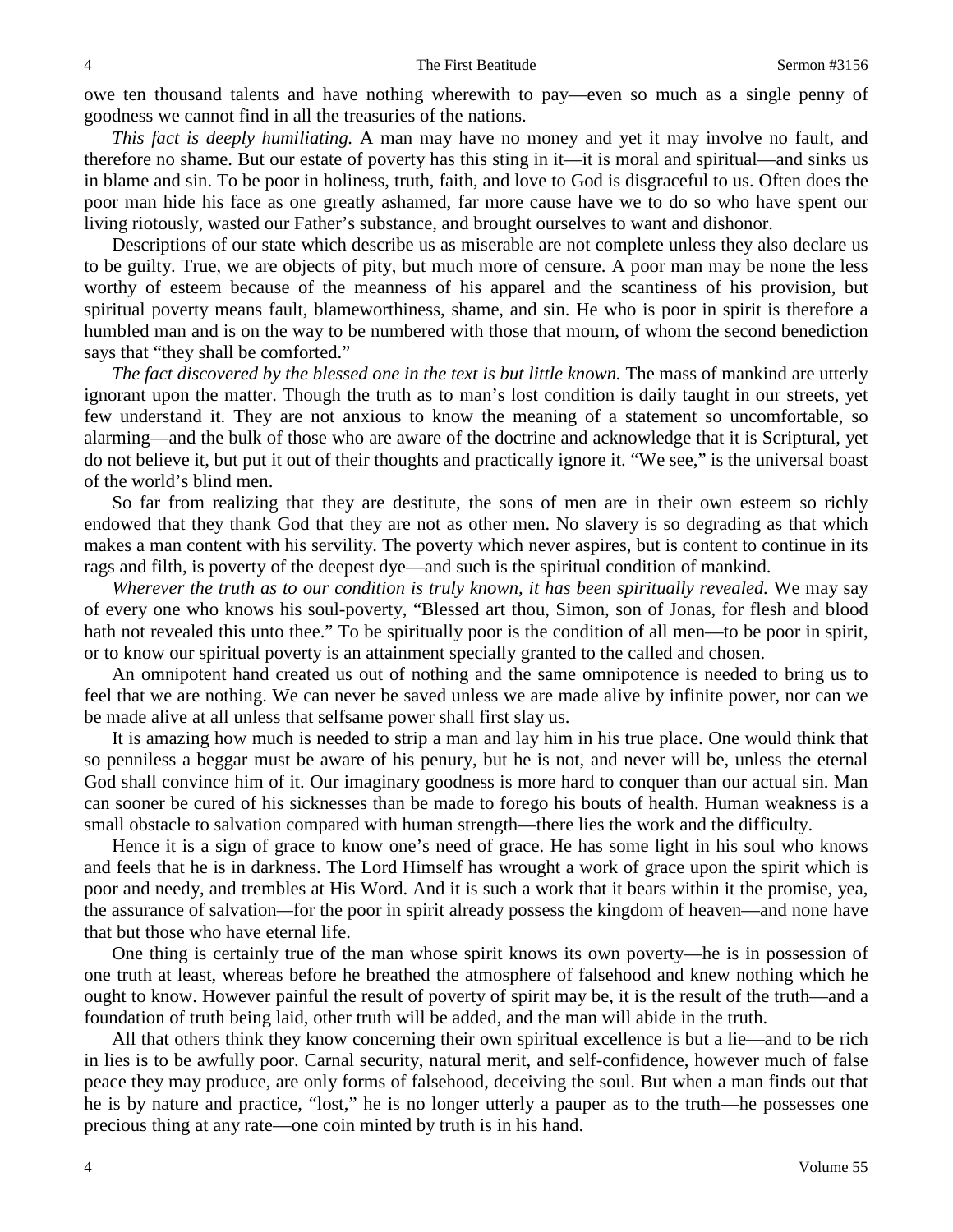#### Sermon #3156 The First Beatitude 5

For my own part, my constant prayer is that I may know the worst of my case, whatever the knowledge may cost me. I know that an accurate estimate of my own heart can never be otherwise than lowering to my self-esteem, but God forbid that I should be spared the humiliation which springs from the truth! The sweet apples of self-esteem are deadly poison—who would wish to be destroyed by them? The bitter fruits of self-knowledge are always healthful, especially if washed down with the waters of repentance and sweetened with a draught from the wells of salvation. He who loves his own soul will not despise them.

Blessed, according to our text, is the poor cast-down one who knows his lost condition and is suitably impressed thereby—he is but a beginner in Wisdom's school, yet he is a disciple and his Master encourages him with a benediction, yea, He pronounces him one of those to whom the kingdom of heaven is given.

*The position into which a clear knowledge of this one truth has brought the soul is one peculiarly advantageous for obtaining every Gospel blessing*. Poverty of spirit empties a man and so makes him ready to be filled. It exposes his wounds to the oil and wine of the good Physician. It lays the guilty sinner at the gate of mercy or among those dying ones around the pool of Bethesda to whom Jesus is wont to come.

Such a man opens his mouth and the Lord fills it—he hungers and the Lord satisfies him with good things. Above all other evils we have most cause to dread our own fullness. The greatest unfitness for Christ is our own imaginary fitness. When we are utterly undone, we are near to being enriched with the riches of grace. Out of ourselves is next door to being in Christ. Where we end, mercy begins, or rather, mercy has begun, and mercy has already done much for us when we are at the end of our merit, our power, our wisdom, and our hope. The deeper the destitution the better—

> *"'Tis perfect poverty alone That sets the soul at large; While we can call one mite our own We get no full discharge."*

If the heart is distressed because it cannot sufficiently feel its own need, so much the better—the poverty of spirit is just so much the greater and the appeal to free grace all the more powerful. If the want of a broken heart is felt, we may come to Jesus *for* a broken heart, if we cannot come *with* a broken heart. If no kind or degree of good be perceptible, this also is but a clear proof of utter poverty—and in that condition we may dare to believe in the Lord Jesus. Though we are nothing, Christ is all. All that we need to begin with we must find in Him, just as surely as we must look for our ultimate perfecting to the selfsame source.

A man may be so misled as to make a merit out of his sense of sin and may dream of coming to Jesus clothed in a fitness of despair and unbelief. This is, however, the very reverse of the conduct of one who is poor in spirit, for he is poor in feelings as well as in everything else, and dares no more commend himself on account of his humblings and despairings than on account of his sins themselves.

He thinks himself to be a hard-hearted sinner as he acknowledges the deep repentance which his offenses call for. He fears that he is a stranger to that sacred quickening which makes the conscience tender, and he dreads lest he should in any measure be a hypocrite in the desires which he perceives to be in his soul.

In fact, he does not dare to think himself to be any other than poor, grievously poor, in whatever light he may be viewed in his relation to God and His righteous law. He hears of the humiliations of true penitents and wishes he had them. He reads the descriptions of repentance given in the Word of God and prays that he may realize them, but he sees nothing in himself upon which he can put his finger and say, "This at least is good. In me there dwells at least some one good thing."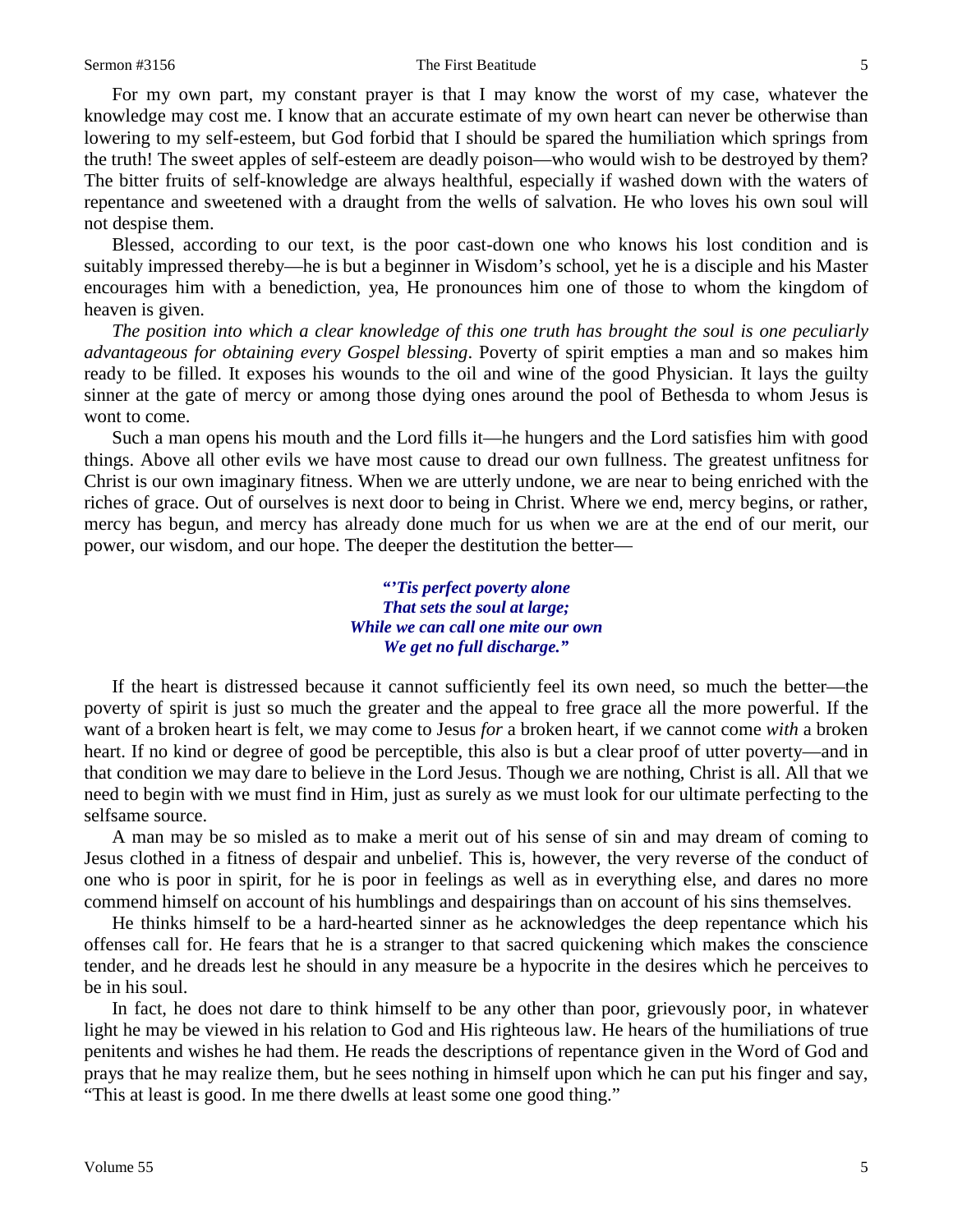He is poor in spirit and from him all boasting is cut off, once for all. It is better to be in this condition than falsely to account one's self a saint and sit in the chief places of the synagogue. Yea, it is so sweetly safe a position to occupy, that he who is fullest of faith in God, and joy in the Holy Ghost, finds it add to his peace to retain a full consciousness of the poverty of his natural state, and to let it run parallel with his persuasion of security and blessedness in Christ Jesus. Lord, keep me low. Empty me more and more. Lay me in the dust. Let me be dead and buried as to all that is of self—then shall Jesus live in me, and reign in me, and be truly my All-in-all!

It may seem to some to be a small matter to be poor in spirit. Let such persons remember that *our Lord so places this gracious condition of heart that it is the foundation stone of the celestial ascent of the Beatitudes—*and who can deny that the steps which rise from it are beyond measure sublime? It is something inexpressibly desirable to be poor in spirit if this is the road to purity of heart and to the godlike character of the peacemaker.

Who would not lay his head on Jacob's stone to enjoy Jacob's dream? Who would scorn the staff with which in poverty he crossed the Jordan if he might but see the kingdom of heaven opened as the patriarch did? Welcome the poverty of Israel if it be a part of the conditions upon which we shall receive the blessing of Israel's God. Instead of despising the poor in spirit, we shall do well to regard them as possessing the dawn of spiritual life, the germ of all the graces, the initiative of perfection, the evidence of blessedness.

**II.** Having spoken thus much upon the character of those who are poor in spirit as being formed by the knowledge of a fact, we have now to note that IT IS BY A FACT THAT THEY ARE CHEERED AND RENDERED BLESSED, "for theirs is the kingdom of heaven."

It is not a promise as to the future, but a declaration as to the present—not theirs *shall be*, but "theirs *is* the kingdom of heaven." This truth is clearly revealed in many Scriptures by necessary inference, for first, *the King of the heavenly kingdom is constantly represented as reigning over the poor*.

David says in the seventy-second Psalm, "He shall judge the poor of the people, he shall save the children of the needy....He shall spare the poor and needy, and shall save the souls of the needy." As His virgin mother sang, "He hath put down the mighty from their seats, and exalted them of low degree. He hath filled the hungry with good things, and the rich he hath sent away empty."

Those who enlist beneath the banner of the Son of David are like those who of old came to the son of Jesse in the cave of Adullam, "Every one that was in distress, and every one that was in debt, and every one that was discontented, gathered themselves unto him; and he became a captain over them." "This man receiveth sinners and eateth with them." His title was "A friend of publicans and sinners."

"Though he was rich, yet for our sakes he became poor," and it is therefore meet that the poor should be gathered unto Him. Since Jesus has chosen the poor in spirit to be His subjects and said, "Fear not, little flock, for it is your Father's good pleasure to give you the kingdom," we see how true it is that they are blessed.

*The rule of the kingdom is such as only the poor in spirit will endure*. To them it is an easy yoke from which they have no wish to be released. To give God all the glory is no burden to them, to cease from self is no hard command. The place of lowliness suits them, the service of humiliation they count an honor. They can say with the psalmist (Psalm 131:2), "Surely I have behaved and quieted myself, as a child that is weaned of his mother: my soul is even as a weaned child."

Self-denial and humility, which are main duties of Christ's kingdom, are easy only to those who are poor in spirit. A humble mind loves humble duties and is willing to kiss the least flower which grows in the Valley of Humiliation. But to others a fair show in the flesh is a great attraction and self-exaltation the main object of life. Our Savior's declaration, "Except ye be converted, and become as little children, ye shall not enter into the kingdom of heaven," is an iron rule which shuts out all but the poor in spirit. But at the same time, it is a gate of pearl which admits all who are of that character.

*The privileges of the kingdom are such as only the spiritually poor will value.* To others, they are as pearls cast before swine. The self-righteous care nothing for pardon, though it cost the Redeemer His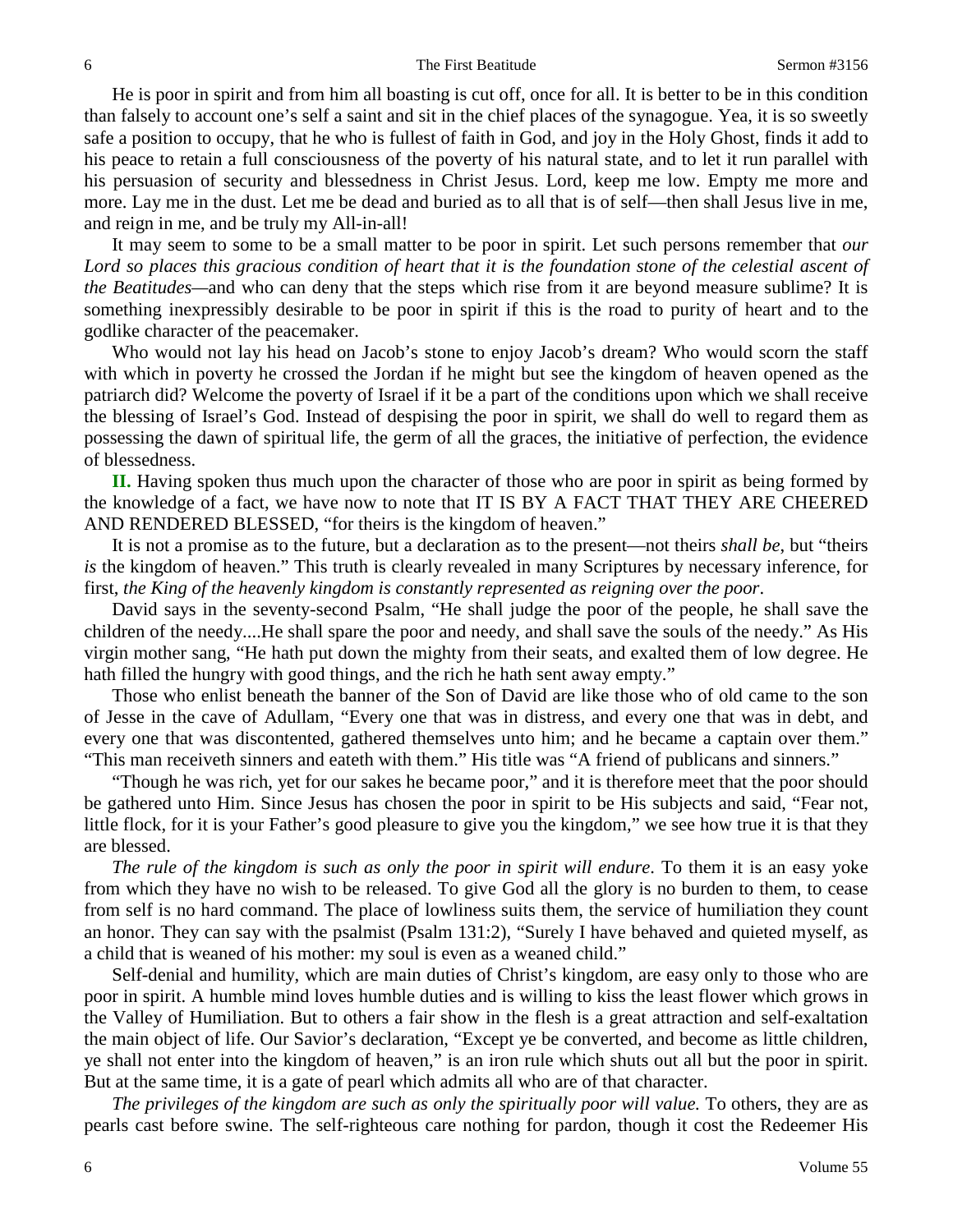life's blood. They have no care for regeneration, though it be the greatest work of the Holy Spirit. And they set no store by sanctification, though it is the Father Himself who has made us meet to be partakers of the inheritance of the saints in light.

Evidently the blessings of the covenant were meant for the poor in spirit—there is not one of them which would be valued by the Pharisee. A robe of righteousness implies our nakedness. Manna from heaven implies the lack of earthly bread. Salvation is vanity if men are in no danger, and mercy a mockery if they be not sinful.

The charter of the church is written upon the supposition that it is formed of the poor and needy, and is without meaning if it be not so. Poverty of spirit opens the eyes to see the preciousness of covenant blessings. As an old Puritan says, "He that is poor in spirit is a Christ-admirer. He has high thoughts of Christ, he sets a high value and appreciation upon Christ. He hides himself in Christ's wounds. He bathes himself in His blood. He wraps himself in His robe. He sees a spiritual dearth and famine at home, but he looks out to Christ and cries, 'Lord, show me Yourself and it suffices.'"

Now, inasmuch as the Lord has made nothing in vain, since we find that the privileges of the Gospel kingdom are only suitable to the poor in spirit, we may rest assured that for such they were prepared and to such they belong.

Moreover, *it is clear that only those who are poor in spirit do actually reign as kings unto God*. The crown of this kingdom will not fit every head. In fact, it fits the brow of none but the poor in spirit. No proud man reigns—he is the slave of his boastings, the serf of his own loftiness. The ambitious worldling grasps after a kingdom, but he does not possess one. The humble in heart are content and in that contentment they are made to reign. High spirits have no rest—only the lowly heart has peace. To know one's self is the way to self-conquest—and self-conquest is the grandest of all victories.

The world looks out for a lofty, ambitious, stern, self-sufficient man, and says he bears himself like a king—and yet, in very truth, the real kings among their fellows are meek and lowly like the Lord of all, and in their unconsciousness of self lies the secret of their power.

The kings among mankind, the happiest, the most powerful, the most honorable, will one day be seen to be, not the Alexanders, Caesars, and Napoleons, but the men akin to Him who washed the disciples' feet—those who in quietness lived for God and their fellow men, unostentatious because conscious of their failures, unselfish because self was held in low esteem, humble and devout because their own spiritual poverty drove them out of themselves and led them to rest alone upon the Lord. The time shall come when glitter and gewgaw will go for what they are worth and then shall the poor in spirit be seen to have had the kingdom.

*The dominion awarded by this Beatitude to the poor in spirit is no common one*. It is the kingdom of heaven, a heavenly dominion, far excelling anything which can be obtained this side of the stars. An ungodly world may reckon the poor in spirit to be contemptible, but God writes them down among His peers and princes. And His judgment is true and far more to be esteemed than the opinions of men or even of angels.

Only as we are poor in spirit have we any evidence that heaven is ours. But having that mark of blessedness, all things are ours, whether things present or things to come. To the poor in spirit belong all the security, honor, and happiness which the Gospel kingdom is calculated to give upon earth. Even here below they may eat of its dainties without question and revel in its delights without fear. Theirs also are the things not seen as yet, reserved for future revelation, theirs the second advent, theirs the glory, theirs the fifth great monarchy, theirs the resurrection, theirs the beatific vision, theirs the eternal ecstasy.

"Poor in spirit." The words sound as if they described the owners of nothing, and yet they describe the inheritors of all things. Happy poverty! Millionaires sink into insignificance, the treasures of the Indies evaporate in smoke, while to the poor in spirit remains a boundless, endless, faultless kingdom, which renders them blessed in the esteem of Him who is God over all, blessed forever.

And all this is for the present life in which they mourn and need to be comforted, hunger and thirst, and need to be filled. All this is for them while yet they are persecuted for righteousness' sake. What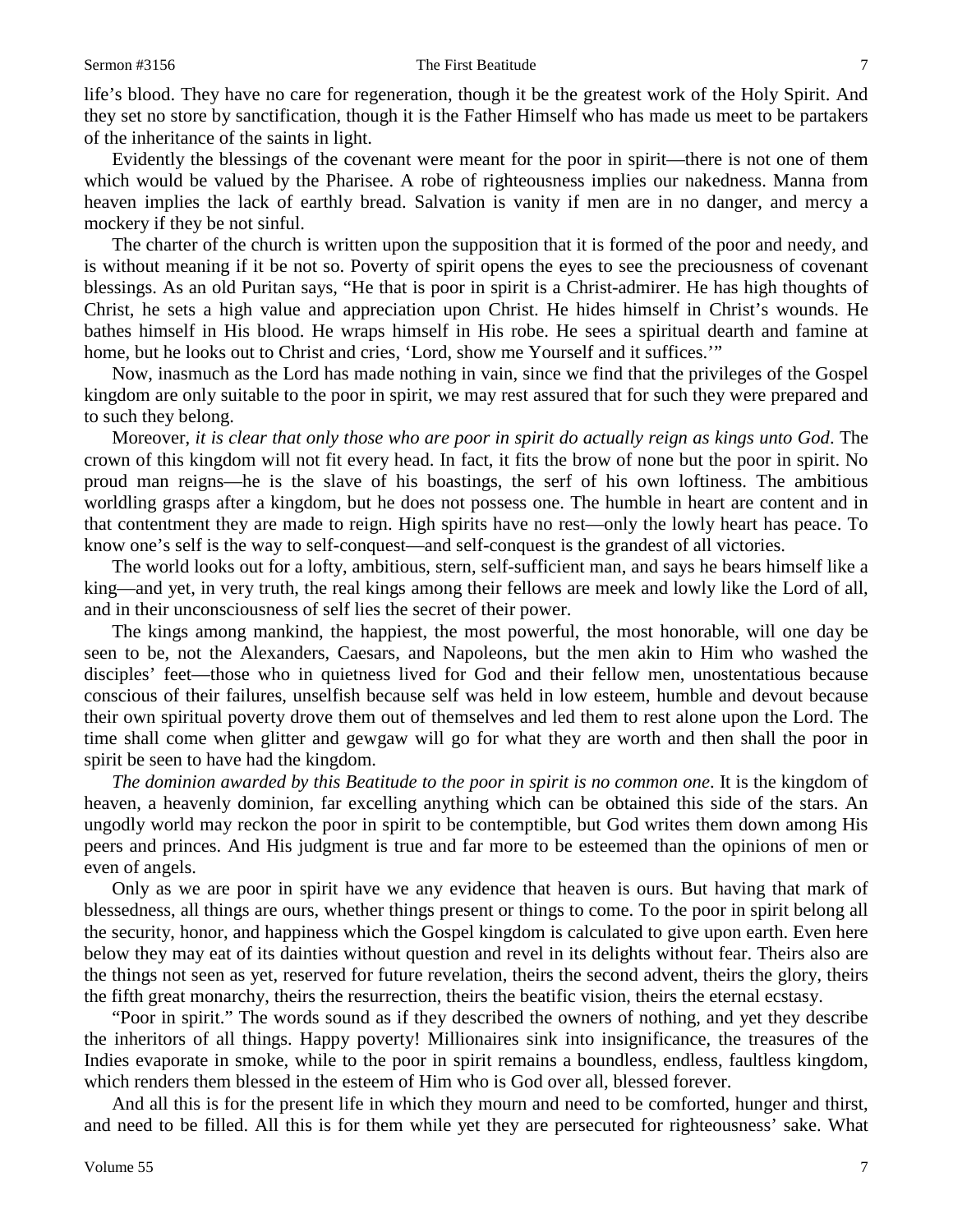then must be their blessedness when they shall shine forth as the sun in the kingdom of their Father, and in them shall be fulfilled the promise of their Master and Lord, "to him that overcometh will I grant to sit with me in my throne, even as I also overcame, and am set down with my Father in his throne"?

# **EXPOSITION BY C. H. SPURGEON**

## *MATTHEW 5:31-42*

[Continued from sermon #3155]

**31-32.** *It hath been said, Whosoever shall put away his wife, let him give her a writing of divorcement: but I say unto you, That whosoever shall put away his wife, saving for the cause of fornication, causeth her to commit adultery: and whosoever shall marry her that is divorced committeth adultery.*

This time our King quotes and condemns a permissive enactment of the Jewish State. Men were wont to bid their wives, "begone," and a hasty word was thought sufficient as an act of divorce. Moses insisted upon "*a writing of divorcement*," that angry passions might have time to cool and that the separation, if it must come, might be performed with deliberation and legal formality.

The requirement of a writing was to a certain degree a check upon an evil habit which was so engrained in the people that to refuse it altogether would have been useless—and would only have created another crime. The law of Moses went as far as it could practically be enforced. It was because of the hardness of their hearts that divorce was tolerated—it was never approved.

But our Lord is more heroic in his legislation. He forbids divorce except for the one crime of infidelity to the marriage vow. She who commits adultery does by that act and deed in effect sunder the marriage-bond—and it ought then to be formally recognized by the State as being sundered. But for nothing else should a man be divorced from his wife.

Marriage is for life and cannot be loosed, except by the one great crime which severs its bond, whichever of the two is guilty of it. Our Lord would never have tolerated the wicked laws of certain of the American States, which allow married men and women to separate on the merest pretext. A woman divorced for any cause but adultery, and marrying again, is committing adultery before God, whatever the laws of man may call it.

This is very plain and positive—and thus a sanctity is given to marriage which human legislation ought not to violate. Let us not be among those who take up novel ideas of wedlock and seek to deform the marriage laws under the pretense of reforming them. Our Lord knows better than our modern social reformers. We had better let the laws of God alone, for we shall never discover any better.

**33-37.** *Again, ye have heard that it hath been said by them of old time, Thou shalt not forswear thyself, but shalt perform unto the Lord thine oaths: but I say unto you, Swear not at all; neither by heaven; for it is God's throne: nor by the earth; for it is his footstool : neither by Jerusalem; for it is the city of the great King. Neither shalt thou swear by thy head, because thou canst not make one hair white or black. But let your communication be, Yea, yea; Nay, nay: for whatsoever is more than these cometh of evil.*

False swearing was forbidden of old, but every kind of swearing is forbidden now by the word of our Lord Jesus. He mentions several forms of oath and forbids them all—and then prescribes simple forms of affirmation or denial, as all that His followers should employ. Notwithstanding much that may be advanced to the contrary, there is no evading the plain sense of this passage—that every sort of oath, however solemn or true, is forbidden to a follower of Jesus. Whether in court of law, or out of it, the rule is, "*Swear not at all*."

Yet, in this Christian country we have swearing everywhere—and especially among law-makers. Our legislators begin their official existence by swearing. By those who obey the law of the Savior's kingdom, all swearing is set aside, that the simple word of affirmation or denial, calmly repeated, may remain as a sufficient bond of truth.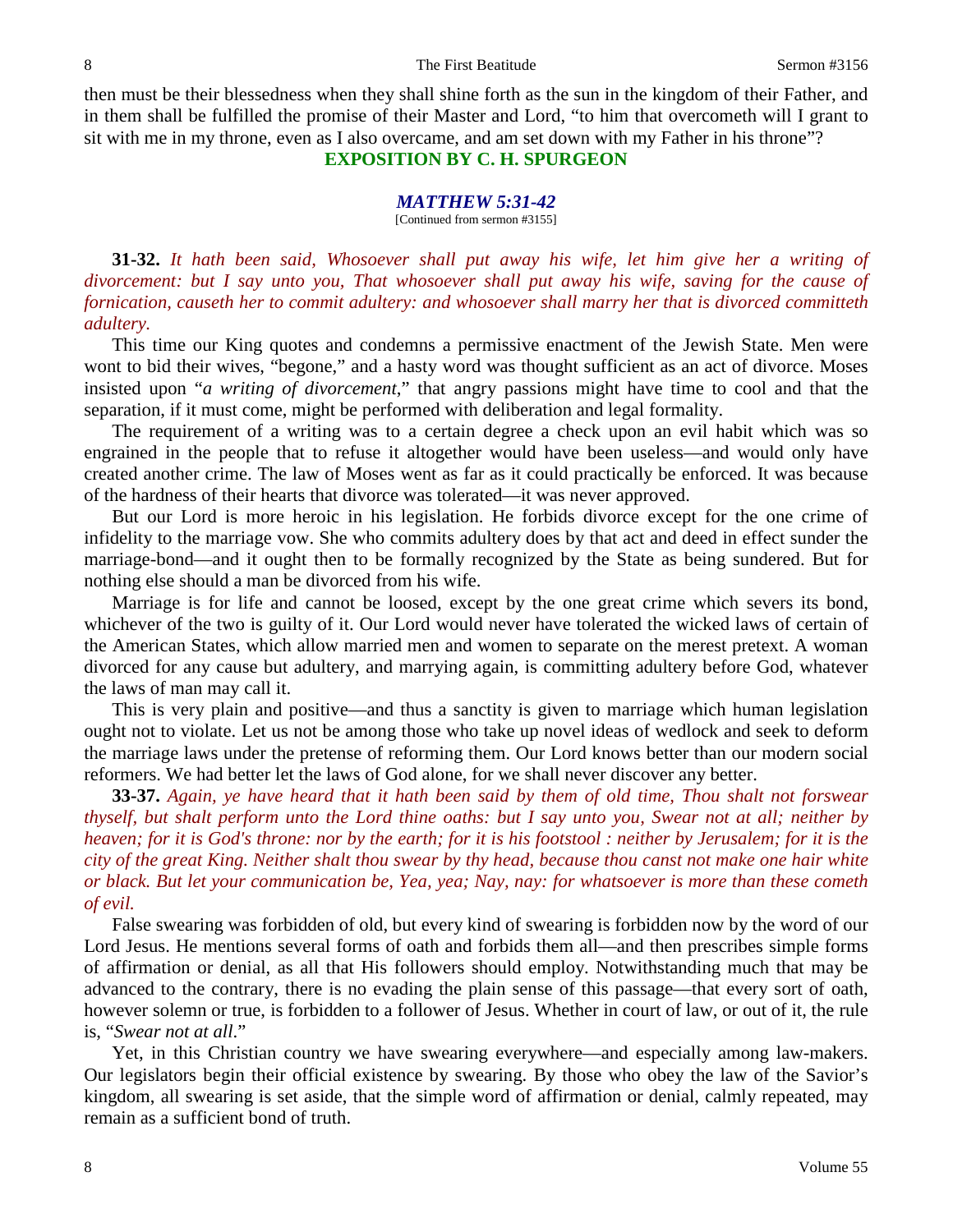A bad man cannot be believed on his oath and a good man speaks the truth without an oath—to what purpose is the superfluous custom of legal swearing preserved? Christians should not yield to an evil custom, however great the pressure put upon them. But they should abide by the plain and unmistakable command of their Lord and King.

**38.** *Ye have heard that it hath been said, An eye for an eye, and a tooth for a tooth:*

The law of an eye for an eye, as administered in the proper courts of law, was founded in justice and worked far more equitably than the more modern system of fines, for that method allows rich men to offend with comparative impunity. But when the *lex talionis* came to be the rule of daily life, it fostered revenge—and our Savior would not tolerate it as a principle carried out by individuals. Good law in court may be very bad custom in common society. He spoke against what had become a proverb and was heard and said among the people, "*Ye have heard that it hath been said*."

Our loving King would have private dealings ruled by the spirit of love and not by the rule of law.

**39.** *But I say unto you, That ye resist not evil: but whosoever shall smite thee on thy right cheek, turn to him the other also.*

Non-resistance and forbearance are to be the rule among Christians. They are to endure personal illusage without coming to blows. They are to be as the anvil when bad men are the hammers, and thus they are to overcome by patient forgiveness. The rule of the judgment seat is not for common life, but the rule of the cross and the all-enduring Sufferer is for us all. Yet how many regard all this as fanatical, utopian, and even cowardly! The Lord, our King, would have us bear and forbear, and conquer by mighty patience. Can we do it? How are we the servants of Christ if we have not His spirit?

# **40.** *And if any man will sue thee at the law, and take away thy coat, let him have thy cloak also.*

Let him have all he asks and more. Better lose a suit of cloth than be drawn into a suit in law. The courts of our Lord's day were vicious and His disciples were advised to suffer wrong sooner than appeal to them. Our own courts often furnish the surest method of solving a difficulty by authority, and we have known them resorted to with the view of preventing strife. Yet even in a country where justice can be had, we are not to resort to law for every personal wrong. We should rather endure to be put upon than be forever crying out, "I'll bring an action."

At times this very rule of self-sacrifice may require us to take steps in the way of legal appeal, to stop injuries which would fall heavily upon others. But we ought often to forego our own advantage, yea, always when the main motive would be a proud desire for self-vindication.

Lord, give me a patient spirit, so that I may not seek to avenge myself, even when I might righteously do so!

# **41.** *And whosoever shall compel thee to go a mile, go with him twain.*

Governments in those days demanded forced service through their petty officers. Christians were to be of a yielding temper, and bear a double exaction rather than provoke ill words and anger. We ought not to evade taxation, but stand ready to render to Caesar his due. "Yield" is our watchword. To stand up against force is not exactly our part—we may leave that to others. How few believe the long-suffering, non-resistant doctrines of our King!

### **42.** *Give to him that asketh thee, and from him that would borrow of thee turn not thou away.*

Be generous. A miser is no follower of Jesus. Discretion is to be used in our giving, lest we encourage idleness and beggary. But the general rule is, "*Give to him that asketh thee*." Sometimes a loan may be more useful than a gift, do not refuse it to those who will make right use of it. These precepts are not meant for fools—they are set before us as our general rule—but each rule is balanced by other Scriptural commands and there is the teaching of a philanthropic commonsense to guide us. Our spirit is to be one of readiness to help the needy by gift or loan—and we are not exceedingly likely to err by excess in this direction—hence the baldness of the command.